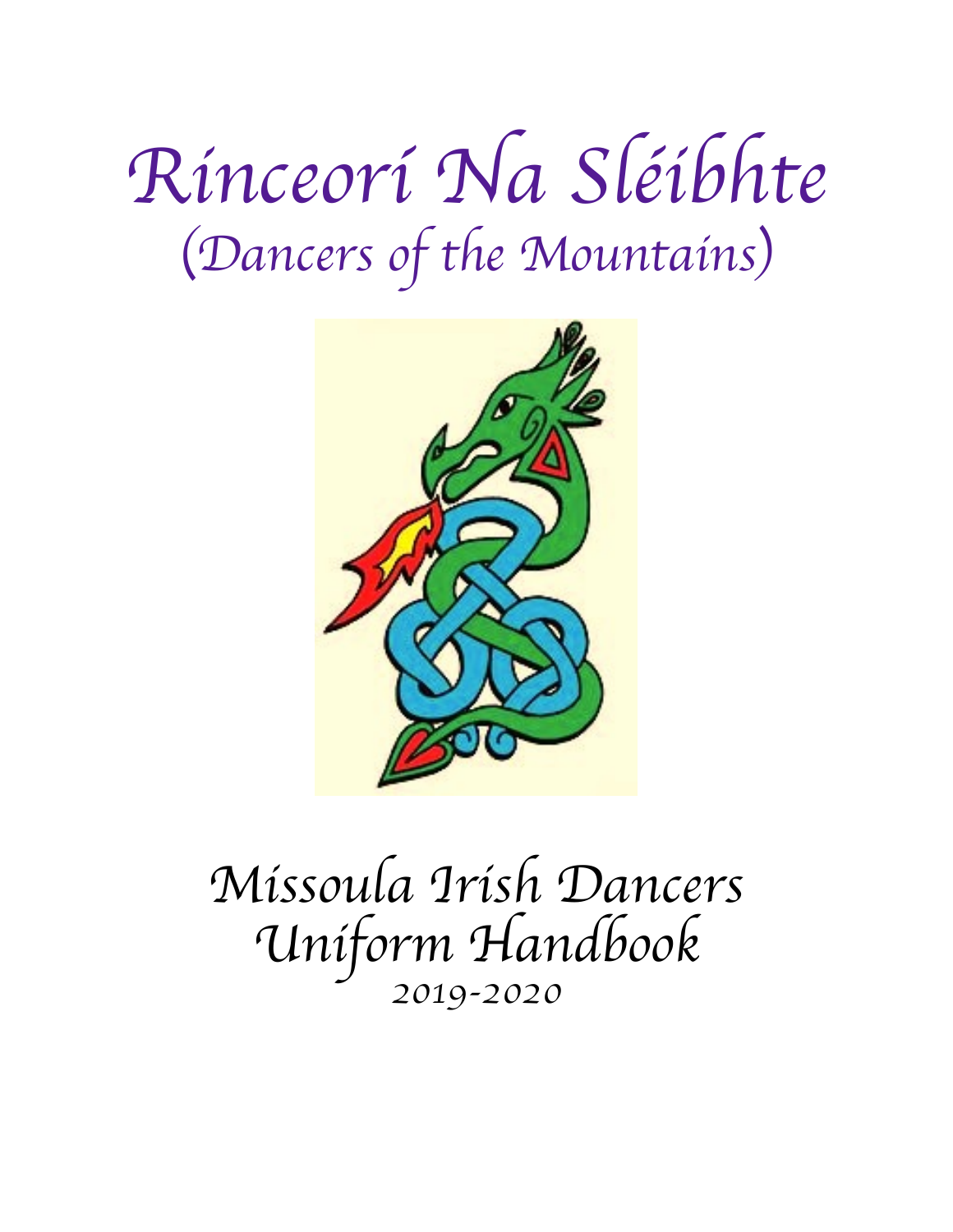## <span id="page-1-0"></span>**Table of Contents**

| <b>Table of Contents</b>                  | $\mathbf{2}$ |
|-------------------------------------------|--------------|
| Overview                                  | 3            |
| <b>School Dress Requirements</b>          | 4            |
| School Dress Requirements by Level        | 4            |
| <b>MID Issued Uniforms</b>                | 5            |
| Non-IDA Issued Items                      | 5            |
| Uniform Exchange                          | 6            |
| MID-Wear                                  | 6            |
| <b>Shoes</b>                              | 6            |
| <b>General Information</b>                | 6            |
| Types of Shoes                            | 7            |
| <b>Purchasing Shoes</b>                   | 9            |
| Size                                      | 9            |
| Breaking in New Dance Shoes               | 10           |
| <b>Breaking in Hard Shoes</b>             | 10           |
| <b>Socks</b>                              | 11           |
| Hair                                      | 11           |
| <b>Makeup</b>                             | 12           |
| Jewelry                                   | 12           |
| <b>Rental Fees</b>                        | 13           |
| <b>Anticipated Uniform Expenses</b>       | 13           |
| <b>Optional Uniform/MID-Wear Expenses</b> | 14           |
| Missoula Irish Dancers Uniform FAQ Sheet  | 15           |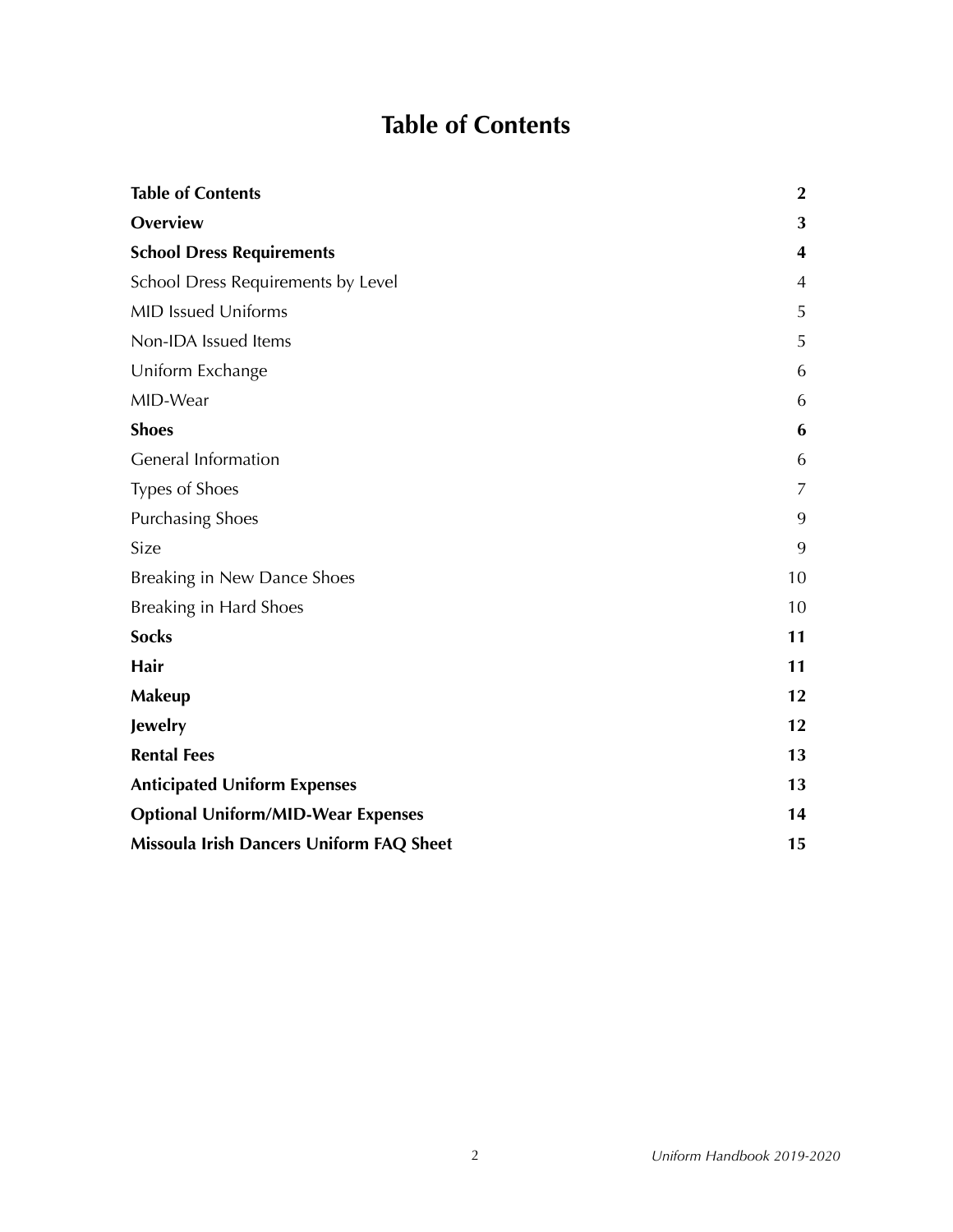## <span id="page-2-0"></span>**Overview**

Rinceorí Na Sléibhte (Dancers of the Mountains), more commonly known as the Missoula Irish Dancers, is a performance based Irish Dance group. Dancers in Rinceorí Na Sléibhte perform regularly at our annual Holiday Performance, Celtic Festivals, schools, and nursing homes in the Missoula community and the surrounding areas. In doing so, we are able share this traditional aspect of the Irish culture with the public, and teach traditional Irish step dancing to new generations of dancers and performers.

When participating in performances, all dancers are required to wear the uniform, or "MID School Dress," that is specific to their class and level. (School Dress referring to the state of dress in general, and not a dress specifically.) Dancers are also expected to wear Irish dance shoes during performances and during practice. Occasionally we will have performances during which official "School Dress" is not required, in which case dancers and their families will be notified prior to the performance.

During performance, female dancers should have their hair curled and should wear subtle but flattering stage make-up. Jewelry, particularly necklaces, watches, and big earrings, are not appropriate for performances and should not be worn.

Dancers should remember that while wearing their uniforms they represent the school, and should behave in a way that reflects our standards and ideals. When on-stage they should perform to the best ability, smile, and have fun! While back-stage, they should remain quiet and polite, listen to backstage helpers and instructors, and watch the other performers with respect.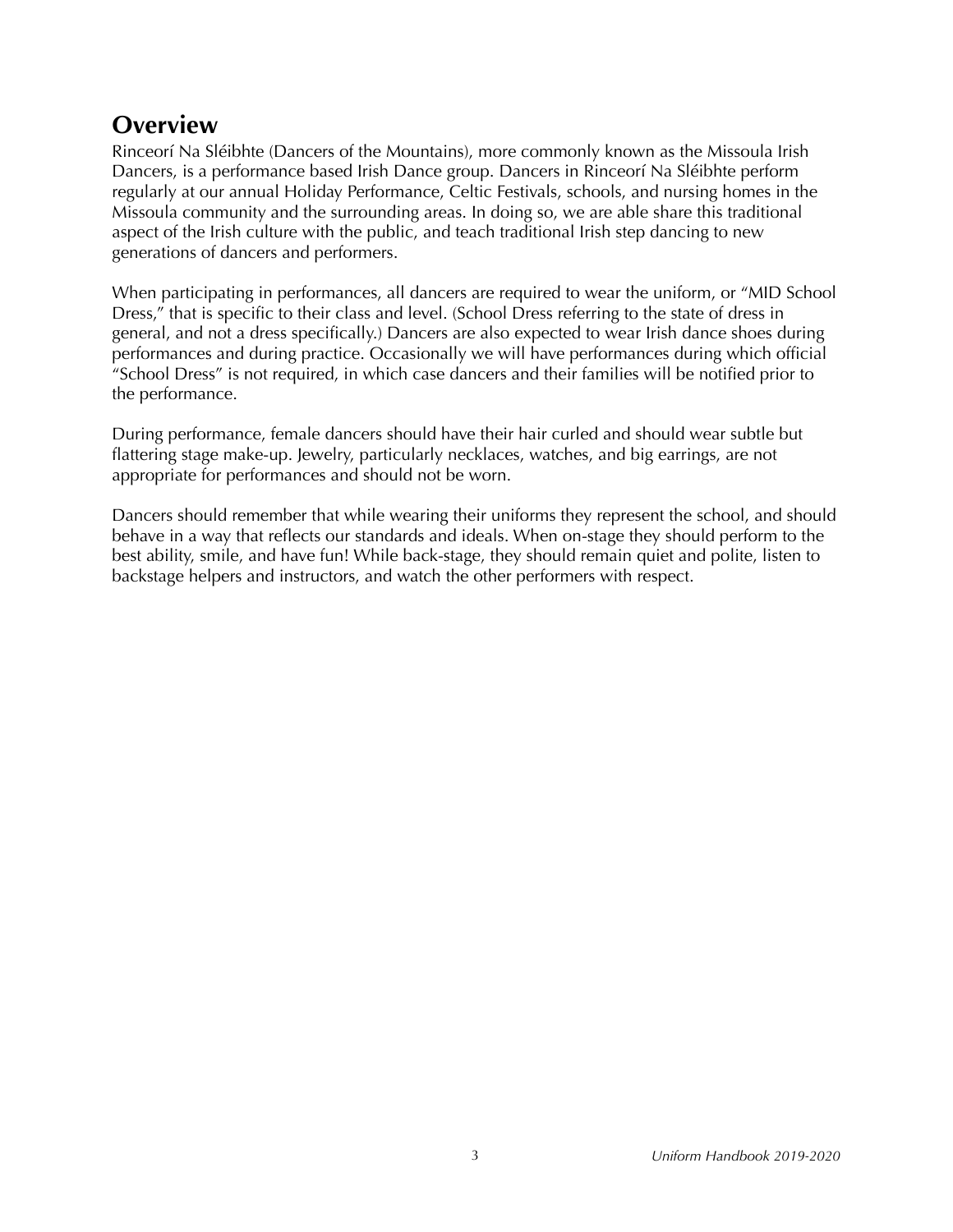## <span id="page-3-0"></span>**School Dress Requirements**

#### <span id="page-3-1"></span>**School Dress Requirements by Level**

The following overview provides information on what dancers in each level should wear during each performance. Additional information about each aspect of the uniform is provided in following sections.

| <b>Blaze and Castle Mountain (Girls):</b><br>Black short sleeve leotard<br>Eggplant Practice Skirt<br>Eggplant bloomers<br>Hair Clip (Provided by IDA)<br>• White Poodle Socks<br>• Ghillies                                                                                      | <b>Blaze and Castle Mountain (Boys):</b><br>Black Dress Shirt (collared, button up<br>front, no pockets)<br>Black Slacks (flat front, no crease)<br>$\bullet$<br><b>Black Socks</b><br>Reel Shoes<br>$\bullet$                                                                                     |
|-----------------------------------------------------------------------------------------------------------------------------------------------------------------------------------------------------------------------------------------------------------------------------------|----------------------------------------------------------------------------------------------------------------------------------------------------------------------------------------------------------------------------------------------------------------------------------------------------|
| <b>Fortress Mountain (Girls):</b><br>Eggplant paneled skirt (provided by IDA)<br>Black short sleeve leotard<br>Eggplant bloomers<br>Poodle Socks<br><b>Ghillies</b><br>• Hard Shoes (as determined by teacher)<br>Headband (Provided by IDA)                                      | <b>Mystic Mountain (Girls):</b><br>Eggplant paneled skirt (provided by IDA)<br>Black sleeveless mock turtleneck leotard<br>٠<br>Eggplant bloomers<br>٠<br>Poodle Socks<br><b>Ghillies</b><br>٠<br><b>Hard Shoes</b><br>٠<br>$\bullet$<br>Headband (Provided by IDA)                                |
| <b>Storm &amp; Thunder Mountain (Girls):</b><br>Eggplant paneled skirt (provided by IDA)<br>Black sleeveless mock turtleneck leotard<br><b>Eggplant bloomers</b><br>Poodle Socks<br>• Ghillies<br>• Hard Shoes<br>• Headband (Provided by IDA)                                    | <b>Wolf &amp; Thunder Mountain (Girls):</b><br>Eggplant paneled skirt and Sash (provided<br>by $IDA$ ;)<br>Black sleeveless mock turtleneck leotard<br>٠<br>Eggplant bloomers<br>Poodle Socks<br>٠<br><b>Ghillies</b><br>$\bullet$<br><b>Hard Shoes</b><br>$\bullet$<br>Headband (Provided by IDA) |
| <b>Fortress - Wolf Mountain Dancers (Boys):</b><br>Vest (provided by IDA)<br>• White Dress Shirt (collared, button up<br>front, no pockets)<br>• Black Slacks (flat front, no crease)<br>• Black Socks<br>Reel Shoes or Black Jazz Shoes<br>Hard Shoes (as determined by teacher) |                                                                                                                                                                                                                                                                                                    |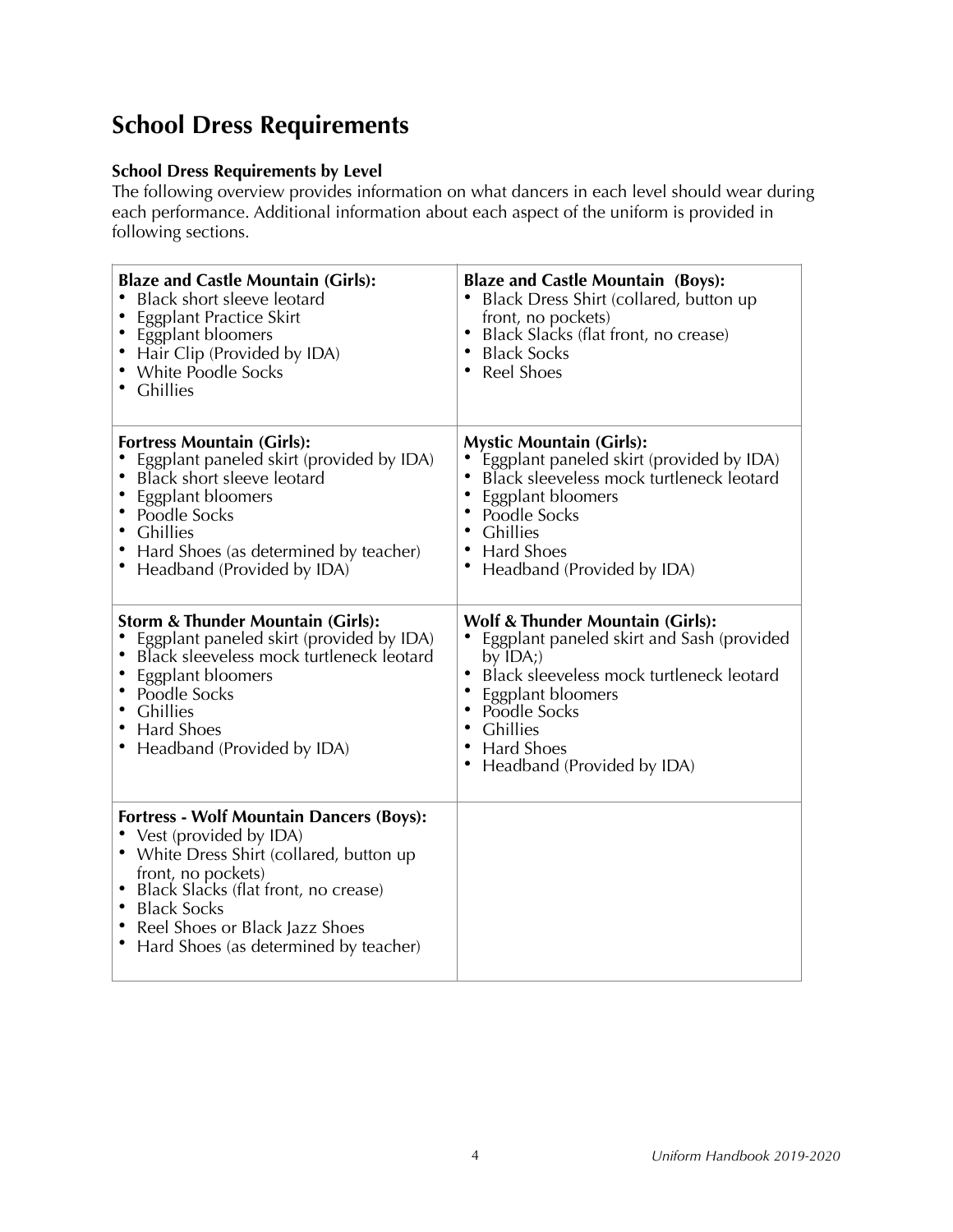#### <span id="page-4-0"></span>**MID Issued Uniforms**

The Irish Dance Association (IDA) provides dancers with specific items needed as part of their school dress for a nominal fee. These include skirts for our Fortress, Mystic, Storm, and Thunder Mountain dancers; capes for our Wolf Mountain dancers; and vests for our male dancers.

Female dancers also receive a hair bow (for Blaze and Castle Mountain dancers) or headbands.

The fact that the IDA rents these items to the dancers instead of making each family purchase these items individual is fairly unique. Most Irish Dance schools require parents to purchase these items individually, either directly through the dressmaker, or as part of a uniform exchange (during which specific items in needed sizes may not be available). This can be very costly to families as Irish Dance skirts range from \$125 - \$300, and dresses generally cost around \$600.

Uniforms are rented out to the dancers in the Fall. Parents are required to fill out a *Rental Contract* and a *Rental Evaluation Form* and provide a deposit for the uniforms.

Uniforms are then the dancer's family's responsibility until they are returned the following Fall. Dancers and their families are expected to clean and care for these uniforms in a way that they can be used by other dancers in future years.

#### <span id="page-4-1"></span>**Non-IDA Issued Items**

Dance families are expected to provide specific aspects of their dancer's uniform, including:

- Gillies
- Hard shoes
- Poodle socks
- Leotards
- Bloomers
- Practice/Parade pull-on skirts
- Black slacks (male only)
- Black dress shirt (male only)
- Black socks (male only)

Many of these items can be purchased in the fall using the online *MID Group Order Form* for a discount and/or shared shipping costs. Information on group order deadlines and a link to the online order form is sent to families via email.

If you prefer to purchase any of these items individually, please refer to the supplier list below:

#### FrenchToast.com

• Black Slacks

#### DiscountDance.com

- Black short sleeve leotard
- Eggplant bloomers
- Eggplant pull-on skirt
- Reel Shoes or Black Jazz Shoes

#### DancewearSolutions.com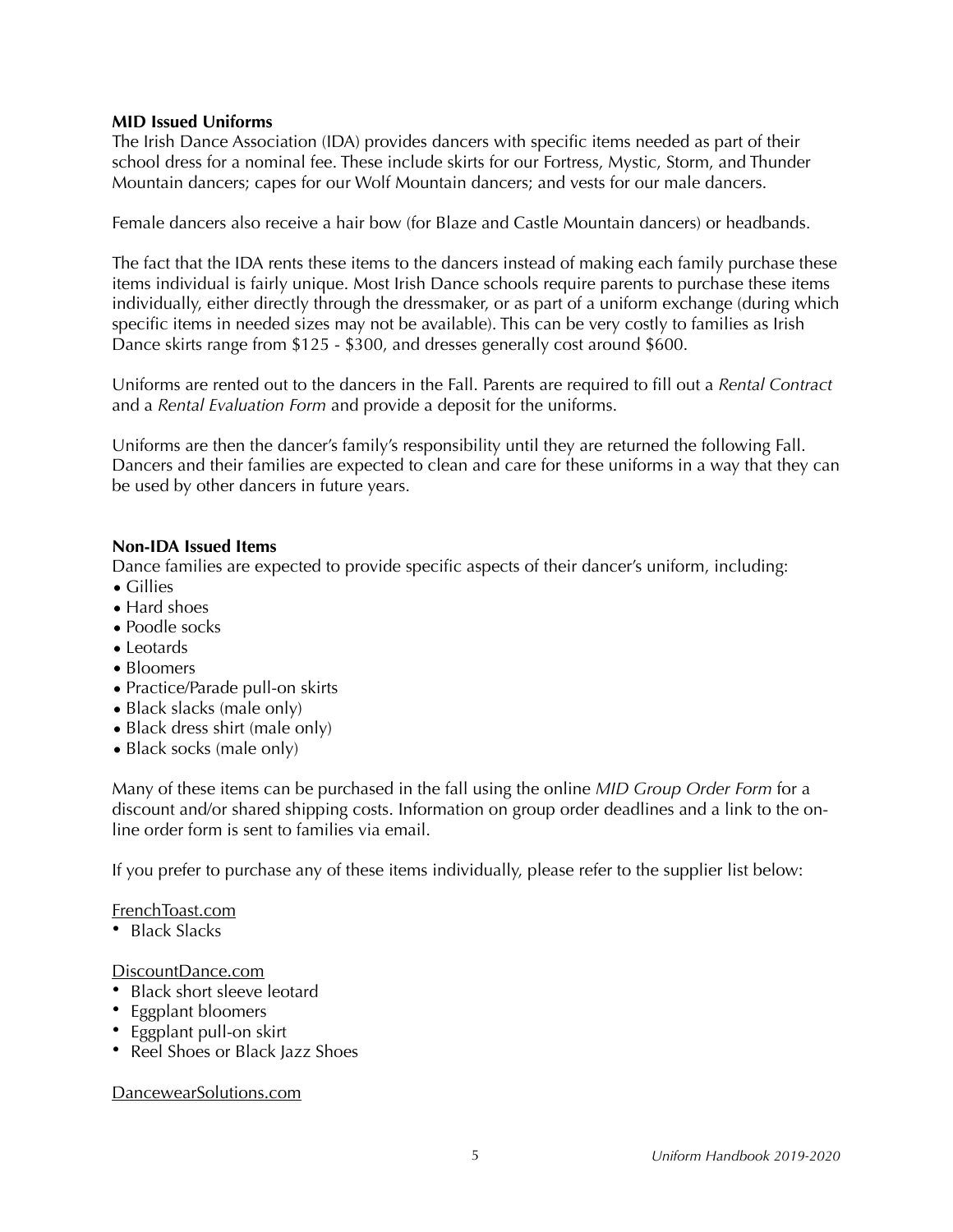- Black sleeveless mock turtleneck leotard
- Reel Shoes or Black Jazz Shoes

#### Reelshoes.com

- Poodle Socks
- Ghillies
- Hard Shoes

\*Use the coupon code "LOCAL406" when ordering from reelshoes.com for a 10% at any time.

#### [keilys.com](http://keilys.com)

- Poodle Socks
- Ghillies
- Hard Shoes

\*Use the coupon code "missoula" when ordering from [keilys.com](http://keilys.com) for a 10% at any time.

#### [irishwigs.com](http://irishwigs.com)

• Wigs (Lexy Wig most commonly worn by MID dancers)

#### <span id="page-5-0"></span>**Uniform Exchange**

Families may also purchase items during our annual Uniform Exchange. This swap-meet style event allows families to sell items their dancers have out grown, and purchase used items at a lower cost. Information about the Uniform Exchange is sent out via email prior to the event. This generally takes place before the Group Order deadline.

#### <span id="page-5-1"></span>**MID-Wear**

T-shirts and sweatshirts with the Rinceorí Na Sléibhte logo are available for purchase periodically throughout the year. Dancers are not required to have "MID-Wear." Many dancers and parents choose to purchase these items because they are fun and promote school spirit, but they are optional purchases.

Information on ordering sweatshirts and t-shirts will be sent out via email.

### <span id="page-5-2"></span>**Shoes**

#### <span id="page-5-3"></span>**General Information**

Dancers are expected to practice and perform in the appropriate shoes. Female dancers of all levels should have a pair of well-fitted ghillies, and older dancers who have tested into hard shoes should have a pair of broken in hard shoes. Male dancers should have a pair of lace-up jazz shoes while in Blaze and Castle Mountain, reel shoes in the more advance levels, and a pair of hard shoes after testing into hard shoe.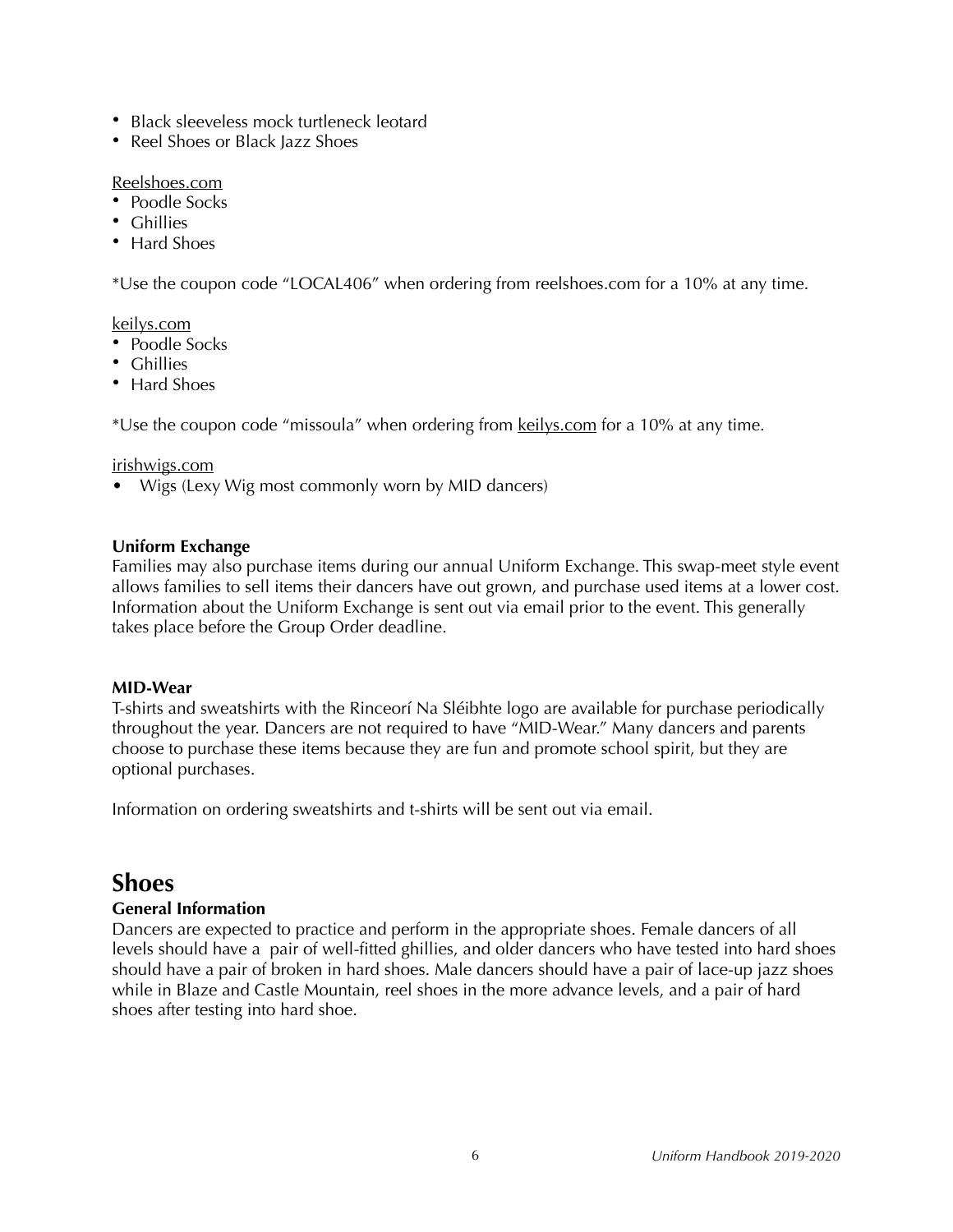The lifespan of dance shoes is different for each individual dancer. The more they are worn, the faster the dancer will go through them. When practicing, it always best to wear dance shoes so that the dancer's feet get used to them. It is extremely important that dance shoes are comfortable for performances, especially for the St. Patrick's Day school tour. Growing dancers will probably need a new pair of dance shoes every year. However, depending on how much they are worn and used for practiced, dancers may need to purchase shoes two or more times in a single year. In the dance world, it is common to go through several pairs of dance shoes in a single year.

Irish dance shoes of any variety should not be worn outside except on suitable dancing surfaces.

#### <span id="page-6-0"></span>**Types of Shoes**

Irish dancers require specialized dance shoes that are specific to the art form. These vary based on the type of dance being performed.



*Ghillies* – worn only by girls – are often called soft shoes, light shoes, or pumps. They are constructed of very soft leather, similar to ballet shoes in texture. Their laces crisscross across the top of the feet and are tied on the top of the foot. Lacing ghillies can be tricky initially. We encourage dancers to ask an instructor or older dancer to help as they first become familiar with the process. There are also a number of tutorials on YouTube that describe the process.

#### *Beginner vs. Advanced Ghillies*

*We recommend that dancers do not purchase split sole ghillies until reaching the Storm Mountain level, or with instructor approval.* Split Sole ghillies, which are designed to naturally emphasize the dancer's arch, are appropriate for Storm Mountain, Thunder Mountain and Wolf Mountain dancers.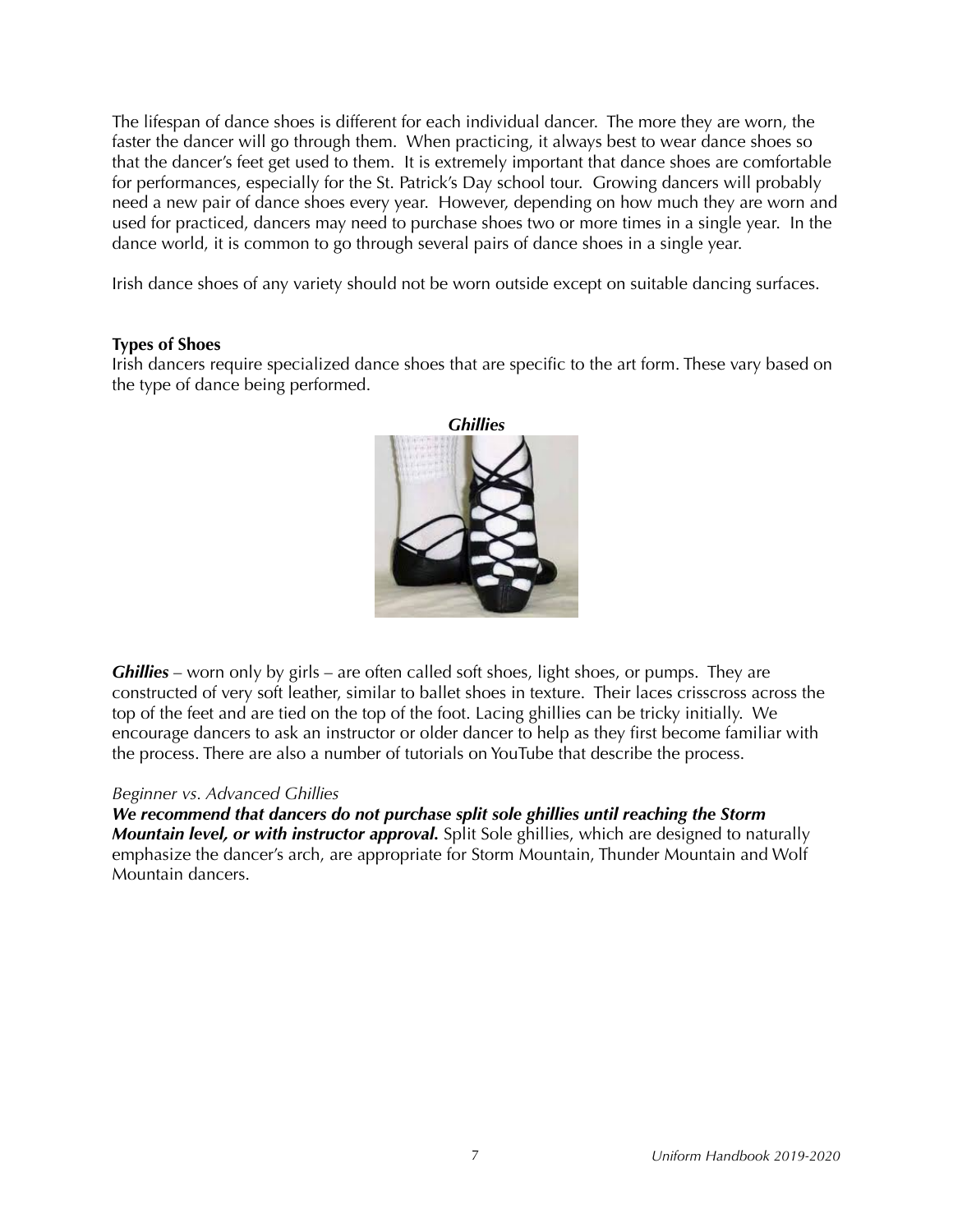*Hard Shoes*



*Hard shoes* are similar to tap shoes and are worn by both male and female dancers. They are, however, much bulkier than tap shoes as the toes and heels are made of fiberglass. Hard shoes are used when dancing hornpipes, treble jigs, and hard reels. Dancers should tape the heel and toe of the shoe with black duct tape to prevent slipping.

Our dancers are required to pass a hard shoe test prior to wearing hard shoes. Dancers typically take this test and earn hard shoes in the Fortress Mountain level.

#### *Beginner vs. Advanced Hard Shoes*

There are a number of hard shoes choices on the market; however, there are some that are more appropriate to beginner hard shoe dancers, and some that are designed for more advanced dancers. Please talk to the instructor and/or the shoe distributor about style of shoe prior to purchase. *Do not purchase suede sole hard shoes until the dancer has had at least two years of hard shoe experience, or with instructor approval.*



*Boy's Jazz Shoes*

*Boy's jazz shoes* aren't require for beginner boys, but we do prefer that they have this style of "lace-up" dance shoes. These shoes have a split-sole design for flexibility and articulation. There are a number of online dance supply companies that sell black jazz shoes for boys, including:

- [www.dancewearsolutions.com](http://www.dancewearsolutions.com)
- [www.discountdance.com](http://www.discountdance.com)
- [www.dancesupplies.com](http://www.dancesupplies.com)
- [www.capezio.com](http://www.capezio.com)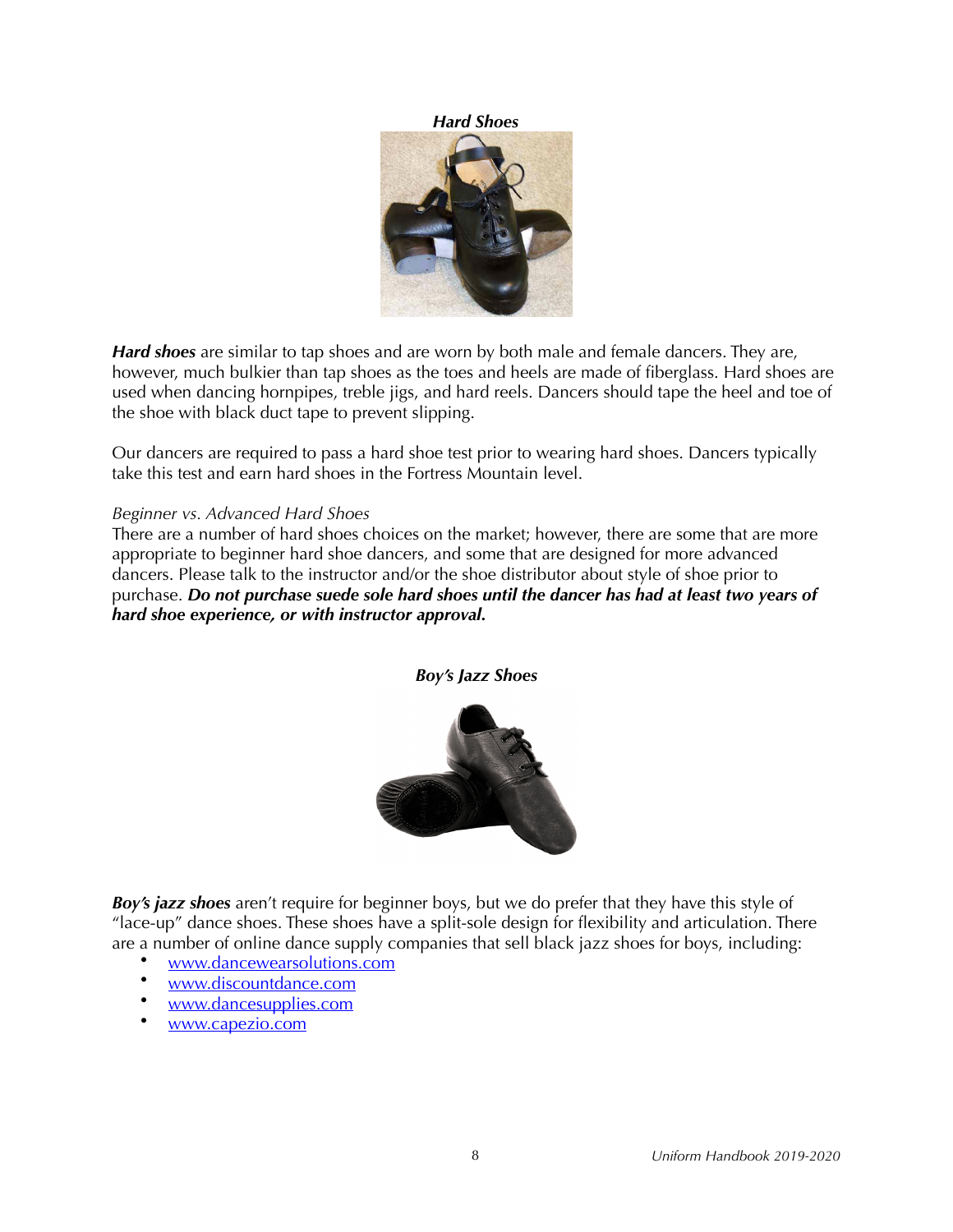#### *Men and Boy's Reel Shoes*



*Men's Reel shoes* are a soft shoe male Irish dancers wear in the Fortress - Wolf levels. They look much like jazz shoes and aren't required until reaching the Fortress level. They come in black leather and have hard heels for making "click" sounds. Unlike ghillies, reel shoes have very flexible soles that enable male Irish dancers to produce sounds such as trebles and rallys in their soft shoe dances.

#### <span id="page-8-0"></span>**Purchasing Shoes**

Depending on a dancers' level, the type of shoe (ghillies or hard shoe) and the brand of shoe, Irish dance shoes can range in price from \$35 - \$185. Dancers do not need the most expensive dance shoes, so families should select the brand and price the feel most comfortable with. Feel free to talk with the instructors about shoe recommendations, or call the store and speak with one of their specialists.

The owner of [reelshoes.com](http://reelshoes.com), Cara Shea, lives in Missoula and has a daughter dancing with MID. She is a great resource, and invites dancers to try on multiple styles and sizes to find the correct fit.

There are several different brands of Irish dance shoes available online. Some of the popular online Irish dance supply stores include:

- [www.reelshoes.com](http://www.reelshoes.com) (\*use coupon code 406LOCAL for a 10% school discount)
- [www.keilys.com](http://www.keilys.com) (\*use coupon code "missoula" for a 10% school discount)
- [www.rutherfordshoes.com](http://www.rutherfordshoes.com)
- [www.fayshoes.com](http://www.fayshoes.com)
- [www.corrsirishshoes.com](http://www.corrsirishshoes.com)
- www.atkinsonirishproducts.com
- [www.irishdanceshop.com](http://www.irishdanceshop.com)

Used shoes may also be purchased during the annual Uniform Exchange.

#### <span id="page-8-1"></span>**Size**

Depending on the brand, Irish shoe sizes generally run about  $1.5 - 2$  sizes smaller than American shoes. Irish dance shoes are supposed to fit snuggly with no extra space in the toe area. They usually stretch about 1 full size once broken in.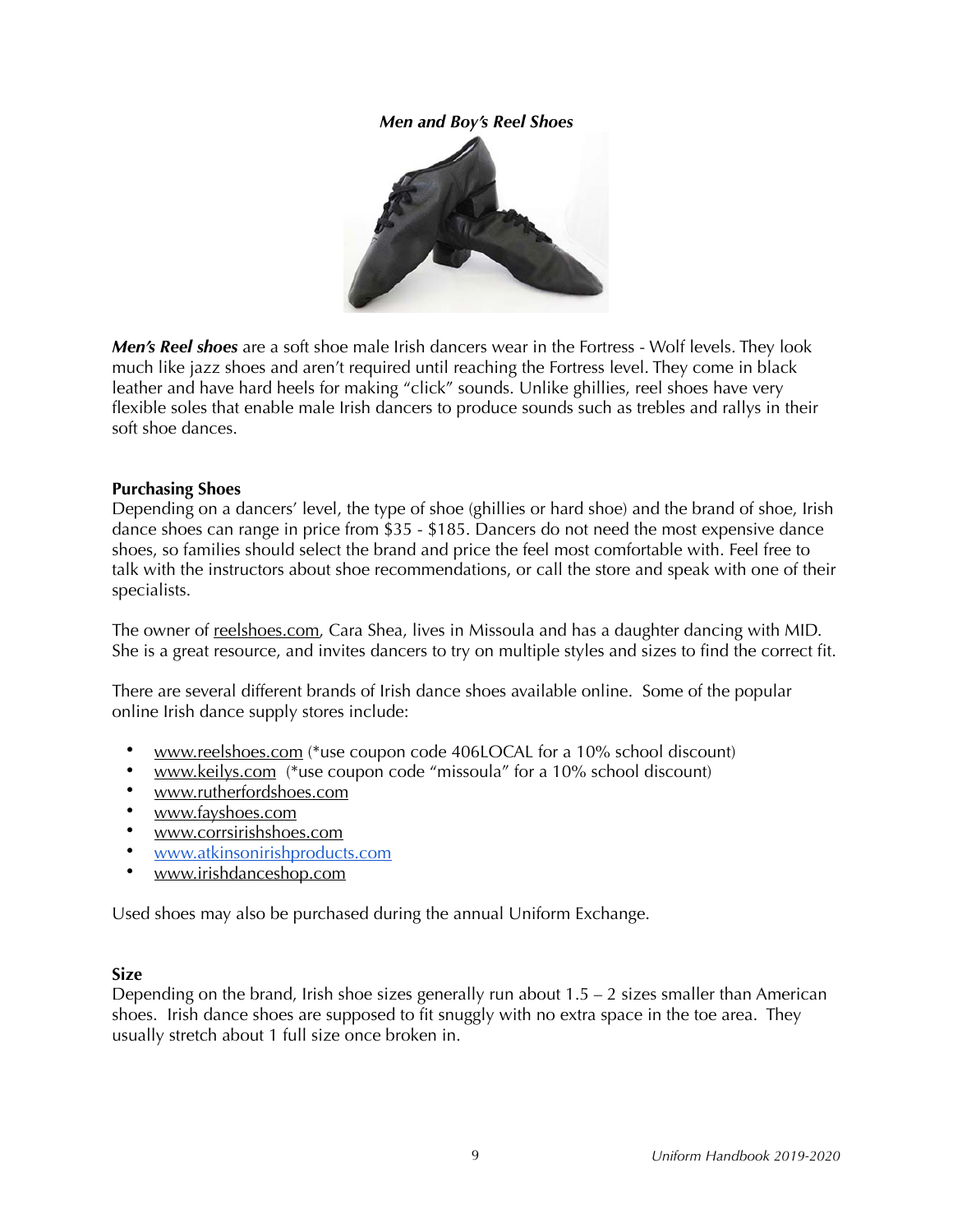For dancers who are no longer growing, **we recommend to buying dance shoes a full size smaller than your usual shoe size.** They are quite uncomfortable when brand new but will eventually mold to the dancer's foot for a custom fit.

- For young dancers who are still growing, **we recommended buying dance shoes that are only about a half size too big at the most.**
- For young dancers who are rapidly growing, it is best to **only go up about 1.5 sizes max** from their current size.

When wearing ghillies or reel shoes, a good way to test how well your shoe fits is to lace them properly and point your toes. If you see a gap at the tip of your toes when pointing, then the shoe is too big. When the shoe is too big the dancer's foot does not look as strong and accentuated.

Hard shoes, even the right size, may feel heavy and awkward at first. If they are the right size, your big toe should be close to touching the end of the shoe, with just a bit of room in front of the little toes. There should be no gapping in the leather around the heel, and the heel should not slide up and down when you walk.

While it is tempting to purchase shoes that are a little large to leave room for the dancer to grow into them, there are a number of disadvantages associated with wearing shoes that are 1.5 sizes or more too big. When shoes are too big, dancers frequently trip over the toes of their shoes. Generally the dance shoes will be broken in incorrectly and in the wrong areas, which can result in improper technique. The dance shoes themselves are often too beat-up and improperly brokenin for the dancer to wear once he/she finally does grow into them. And because of the improper wear and the fact that they are broken-in incorrectly, it is often difficult to sell them to another dancer. We encourage all dancers to wear shoes that are the correct size.

#### <span id="page-9-0"></span>**Breaking in New Dance Shoes**

Unfortunately, breaking in new dance shoes, especially hard shoes can be a painful and tortuous process. Lots of Band-Aids and tape are often necessary. It is extremely important that your dance shoes mold properly to your feet so that they are comfortable for classes and performances.

We recommend the following strategies for breaking in any dance shoes:

- Practice, practice, practice
- Wear them outside of class
- Wear them around the house as if they were your normal shoes

Soft shoes are easier to break in than hard shoes, but your feet may still be sore after the first few practices of wearing them.

#### <span id="page-9-1"></span>**Breaking in Hard Shoes**

Breaking in hard shoes can be much more involved, and is often a very unpleasant process. They must be worn A LOT in order to speed up the break in process so that you can actually dance in them without getting blisters. We recommend the following strategies for breaking in hard shoes:

- Wear them outside of class
- Wear them around the house as if they were your normal shoes
- Stock up on Band-Aids and medical tape to help with blisters when shoes are new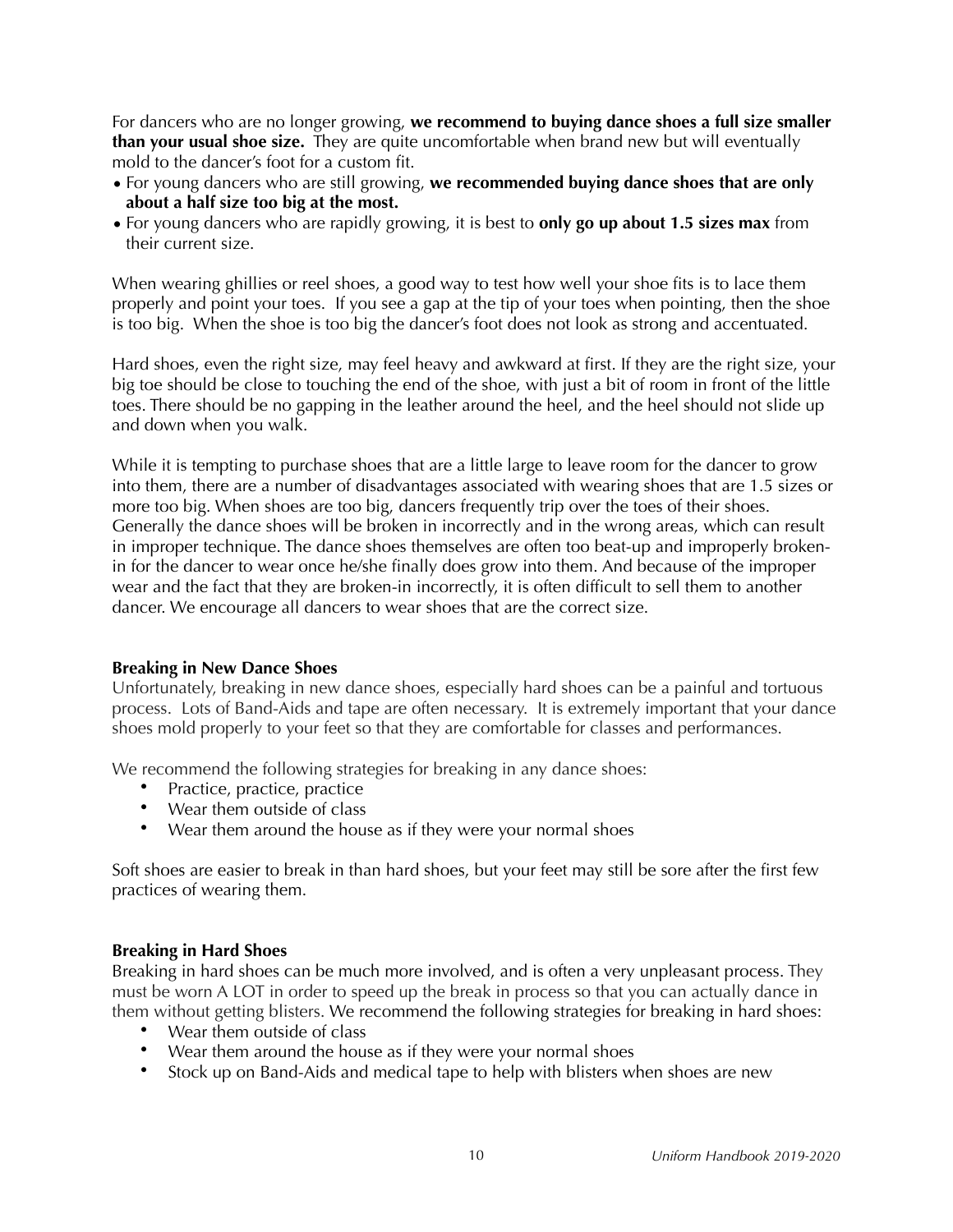- Consider investing in Blister Booties, available at <http://www.rutherfordshoes.com> and other Irish dance shoe vendors.
- Avoid concrete Dancing on concrete can cause shin splints, hurt your ankles, and wear down the tips of your shoes
- Do not attempt to do toe-stands without the approval and instruction of an instructor
- When at home, practice your steps to the appropriate music to develop an understanding of hard shoe rhythm
- It may seem extra hard to stay up on your toes with feet crossed and toes pointed out when using hard shoes, but the rules still apply

Several break-in methods can be found online via Google or YouTube. You can use whatever method works for you. If you are unsure, ask an instructor to point out which areas of the shoe should and shouldn't be manipulated.

Other ideas include folding them in half and holding them in place with a rubber-band, manipulating them with your hands, or rubbing Hot Glove (a baseball glove conditioner) or baby oil directly into the shoe. Please remember to be careful when trying any of these methods if you have not used them before.

Some styles of shoes require more breaking in, and some require less. When purchasing your shoes, it is often a good idea to talk with the instructor or supplier about the stiffness of the shoe and the breaking-in process.

## <span id="page-10-0"></span>**Socks**

Female dancers should wear white poodle socks when performing. Socks should be clean and in good condition during performances. Poodle socks are not required during practice, although many dancers choose to wear an old pair of poodle socks to class while reserving a fresh white pair exclusively for performance.

Male dancers should wear black socks during performances. Tube socks or calf socks are preferable, as they don't show the dancer's ankle when dancing.

## <span id="page-10-1"></span>**Hair**

Female dancers should have curled hair during most performances. Some dancers choose to wear a wig. Others curl their hair. This can be achieved through a variety of ways - rag curlers, spiral curlers, foam curlers, or a thin barrel curling iron. Regardless of the method you use, curls should be broken up slightly after removing the curler.

Most dancers find that it is best to use product - and a lot of it! - prior to putting their hair in curlers. Because everyone's hair responds differently to different products, experiment before the performance to make sure your dancer's curls "hold."

Blaze and Castle Mountain dancers should pull the front section of their hair back towards the crown of the head and fasten it with a clear elastic prior to putting the hair bow in place as the clip of the hair bow will slide out while dancing otherwise.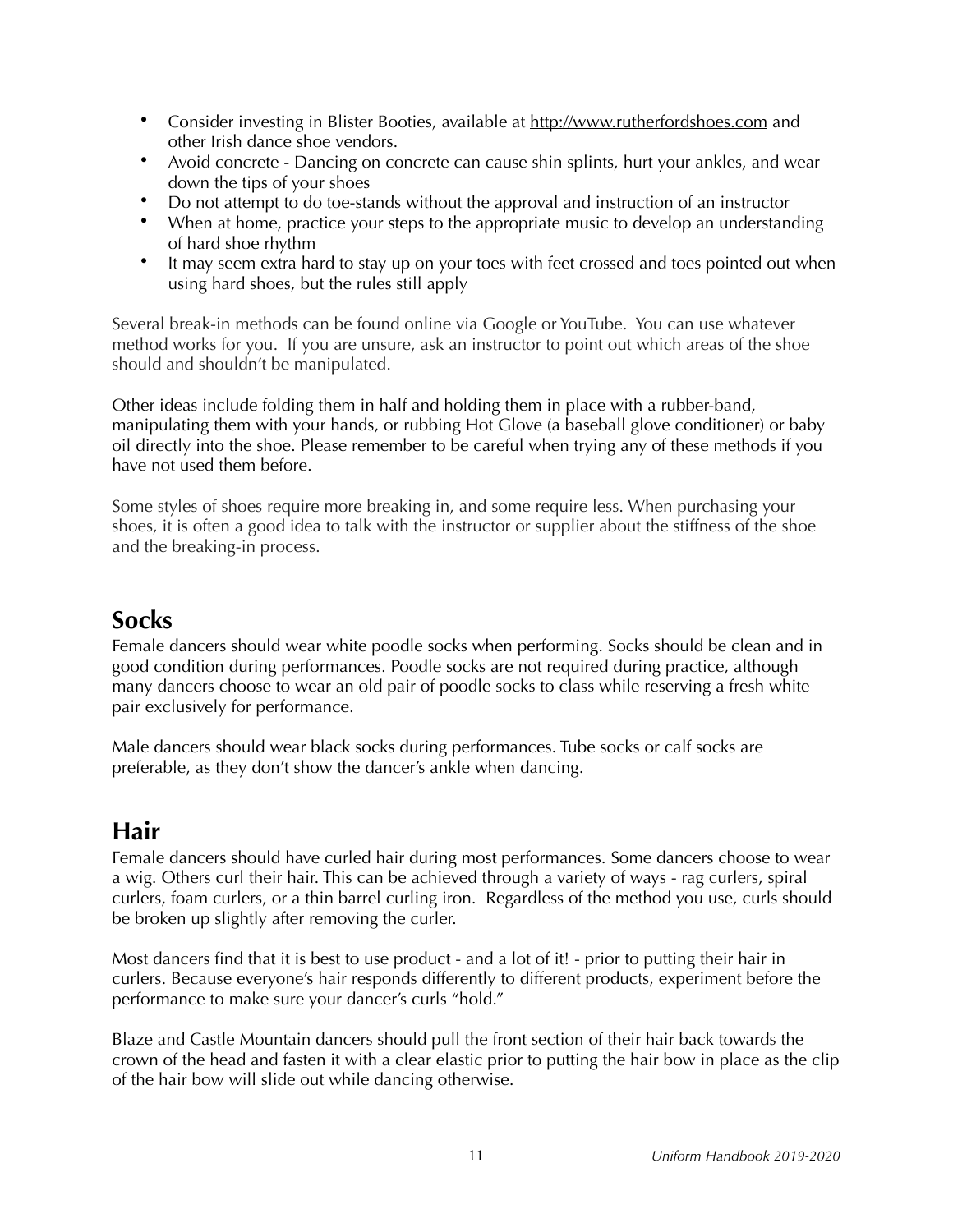Fortress - Wolf Mountain dancers should pull their hair back with the provided headband. Combs may be sewn onto the headband to help secure it in place if needed. Dancers may also find bobby pins help secure the headband. We encourage dancers to dance with the headband in place prior to the performance to make sure it is secure so that it doesn't fall off on stage.

Male dancers may style their hair as usual.

## <span id="page-11-0"></span>**Makeup**

Female dancers should wear make-up when performing. However, makeup should be subtle, ageappropriate, and stage-appropriate. The idea is to enhance one's natural features and help them stand out while on stage. The trend of extreme or heavy makeup while performing should be avoided.

Dancers who compete at feisiannas should be aware that makeup is not allowed for dancers 11 and under.

## <span id="page-11-1"></span>**Jewelry**

Dancers should refrain from wearing jewelry while performing. Necklaces, watches, and big earrings are not appropriate for performances and should not be worn as they bounce while dancing and form a distraction, both for the dancer and the audience.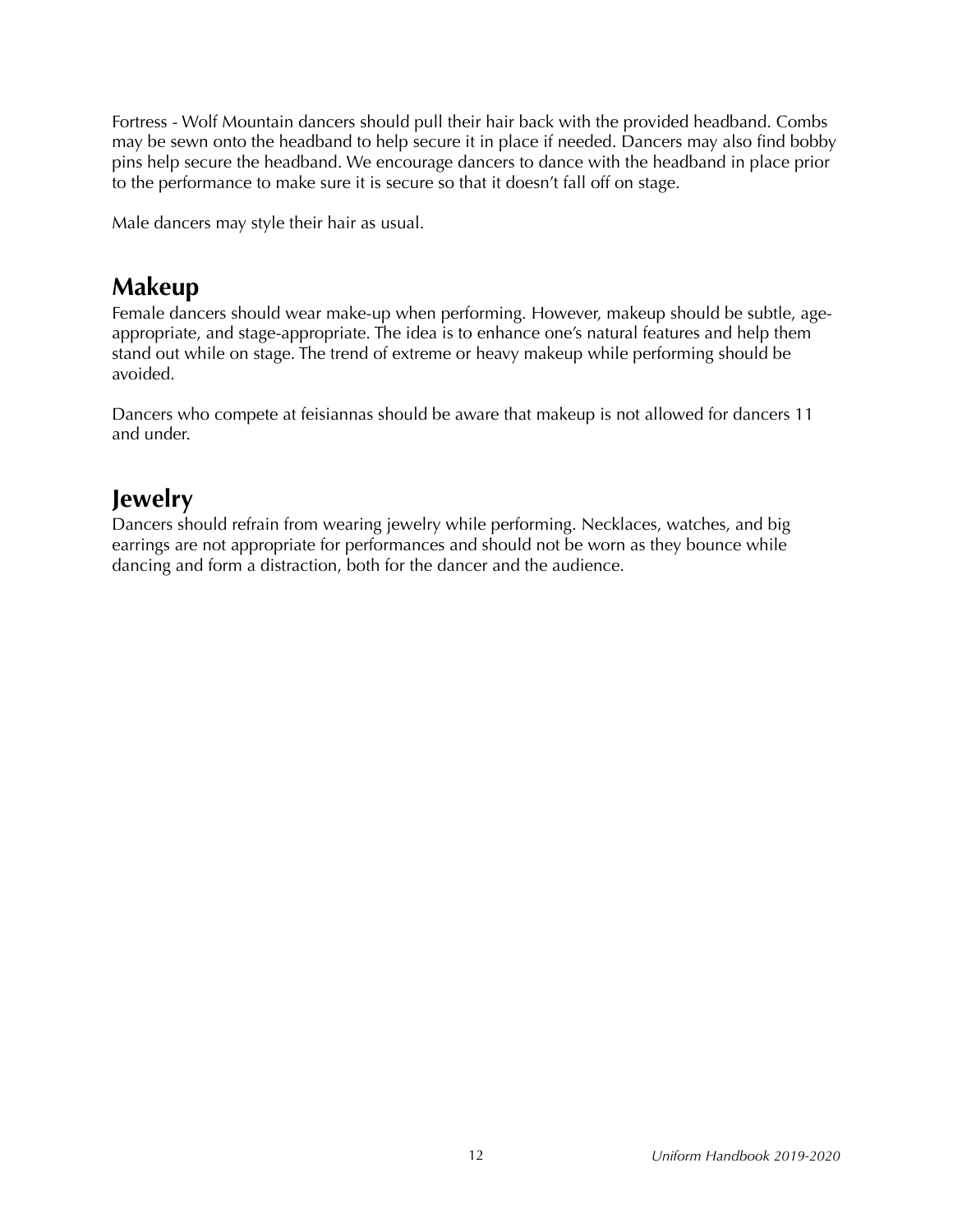## <span id="page-12-0"></span>**Rental Fees**

Uniforms are rented out to dancers in the Fall. A rental fee is required and will be held by the IDA for each rented uniform. The entire yearly rental fee applies regardless of when during the year you rent your uniform.

A portion of your rental fee is non-refundable. This portion is used for uniform maintenance, alterations, repairs, replacement costs after years of wear, etc.

The refundable portion of your deposit will be refunded to the dance family or rolled forward to the next year's rental – your choice – when you return your uniform by the end of the rental period. If it is not clean and in good condition, the refundable portion will be retained to cover the cost of caring for the uniform.

| <b>Uniforms</b>     | <b>Rental Fee</b> | Non-Refundable<br><b>Deposit Fee</b> | <b>Total Refund (If</b><br>returned in<br>proper condition) | <b>Purchase Fee</b>                    |
|---------------------|-------------------|--------------------------------------|-------------------------------------------------------------|----------------------------------------|
| Novice I Skirts     | \$40              | \$15                                 | \$20                                                        | \$125                                  |
| Vests               | \$45              | \$20                                 | \$20                                                        | \$160                                  |
| Novice II Skirts    | \$50              | \$25                                 | \$20                                                        | \$275                                  |
| Pre-Advanced Skirts | \$55              | \$30                                 | \$20                                                        | \$300                                  |
| Skirt and Cape      | \$60              | \$30                                 | \$30                                                        | \$275 Skirt<br>\$40 Sash               |
| <b>Dresses</b>      | \$60              | \$35                                 | \$20                                                        | \$500 (old style)<br>\$600 (new style) |
| Capes               | \$10/Feis         |                                      |                                                             | \$40                                   |

## <span id="page-12-1"></span>**Anticipated Uniform Expenses**

The cost of renting your uniform will vary from year to year based upon the dancer's needs. The following chart provides an *estimate* of expenses, assuming a dancer needed all new items every year. However, this information should help families budget for uniform expenses.

All costs are estimates based on current prices for group order items (shirts, leotards, etc.). Shoe costs are estimates for an average priced shoe. Many of these items can be purchased used for discounted prices at our annual Uniform Exchange, which significantly reduces the annual cost.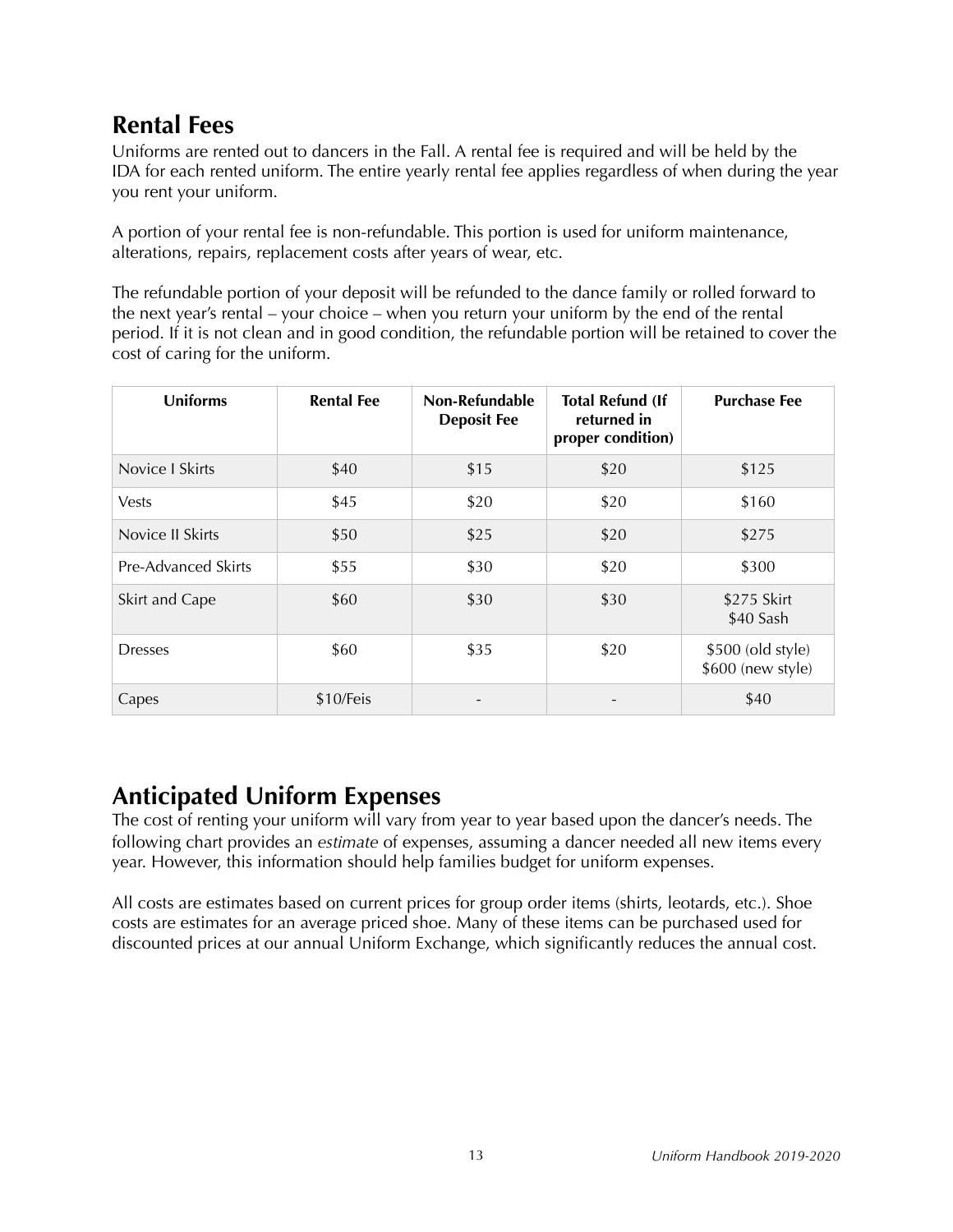|                                                     | Castle/<br><b>Blaze</b><br><b>Mountain</b> | <b>Fortress</b><br><b>Mountain</b> | <b>Mystic</b><br><b>Mountain</b> | <b>Storm</b><br><b>Mountain</b> | <b>Thunder</b><br><b>Mountain</b> | Wolf<br><b>Mountain</b> | <b>Advanced</b><br>Male |
|-----------------------------------------------------|--------------------------------------------|------------------------------------|----------------------------------|---------------------------------|-----------------------------------|-------------------------|-------------------------|
| <b>MID Issued</b><br>Uniform                        |                                            | \$40.00                            | \$40.00                          | \$50.00                         | \$55.00                           | \$60.00                 | \$45.00                 |
| <b>Black</b><br><b>Slacks</b>                       |                                            |                                    |                                  |                                 |                                   |                         | \$17.00                 |
| <b>Black Shirt</b>                                  |                                            |                                    |                                  |                                 |                                   |                         | \$20.00                 |
| <b>Leotard</b>                                      | \$10.50                                    | \$10.50                            | \$16.95                          | \$16.95                         | \$18.95                           | \$18.95                 |                         |
| <b>Practice</b><br><b>Skirt</b>                     | \$10.00                                    | \$10.00                            | \$10.00                          | \$10.00                         | \$11.00                           | \$11.00                 |                         |
| <b>Bloomers</b>                                     | \$7.00                                     | \$7.00                             | \$7.00                           | \$7.00                          | \$8.00                            | \$8.00                  |                         |
| <b>Poodle</b><br><b>Socks</b>                       | \$9.00                                     | \$9.00                             | \$9.00                           | \$9.00                          | \$9.00                            | \$9.00                  |                         |
| Ghillies/<br><b>Reel Shoes</b>                      | \$45.00                                    | \$45.00                            | \$45.00                          | \$45.00                         | \$45.00                           | \$45.00                 | \$85.00                 |
| <b>Hard Shoes</b>                                   | $\blacksquare$                             | $\overline{\phantom{a}}$           | \$95.00                          | \$95.00                         | \$130.00                          | \$130.00                | \$130.00                |
| <b>Expenses</b>                                     | \$81.50                                    | \$121.50                           | \$222.95                         | \$232.95                        | \$276.95                          | \$281.95                | \$297.00                |
|                                                     |                                            |                                    |                                  |                                 |                                   |                         |                         |
| <b>Minus</b><br><b>Refundable</b><br><b>Deposit</b> | \$5.00                                     | \$20.00                            | \$20.00                          | \$20.00                         | \$20.00                           | \$20.00                 | \$20.00                 |
| <b>Total</b><br><b>Expenses</b>                     | \$76.50                                    | \$101.50                           | \$202.95                         | \$212.95                        | \$256.95                          | \$261.95                | \$277.00                |

#### **Anticipated Uniform Expenses**

## <span id="page-13-0"></span>**Optional Uniform/MID-Wear Expenses**

MID-wear (t-shirts, sweatshirts, and hats with the Rinceorí Na Sléibhte logo) is not required for our dancers; nor is the practice/parade skirt (the simple, lightweight, machine washable skirt frequently used for parades, informal performances, and as an easy slip-on between festival performances). Because many dancers want these items, the following information may help families budget for these optional items.

All costs are estimates, and are subject to change based on supplier costs.

- MID Sweatshirt: \$25.00
- MID Baseball T-shirt: \$20.00
- MID Logo T-Shirt: \$15.00
- MID Baseball Hat: \$20.00
- MID Dance Bag: \$35.00 (SPECIAL ORDER ONLY)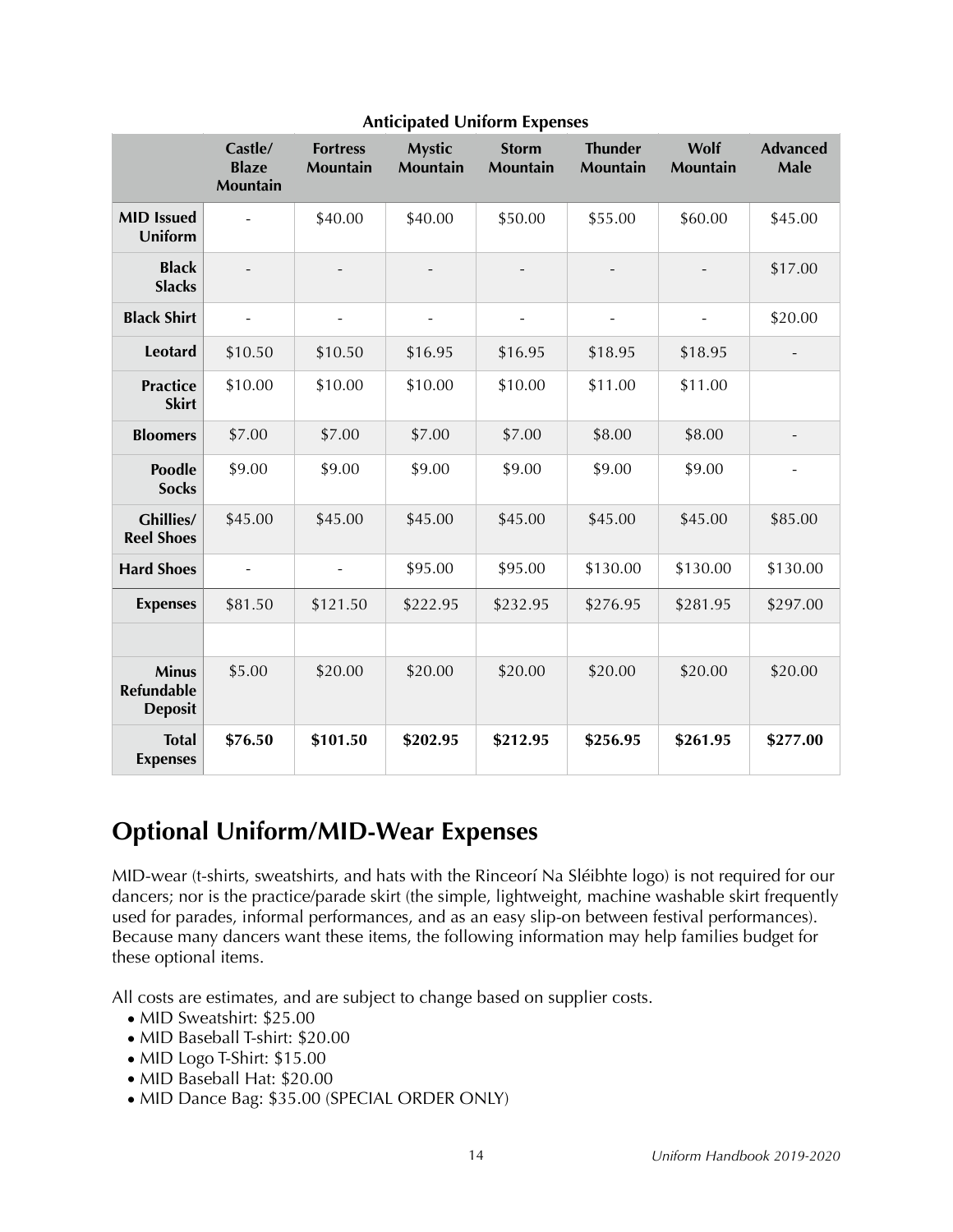## <span id="page-14-0"></span>**Missoula Irish Dancers Uniform FAQ Sheet**

#### *Does Missoula Irish Dancers provide school uniforms?*

Irish Dance Association (IDA) provides a uniform for every dancer. Thanks to our amazing IDA for providing these beautiful skirts. This is not the industry standard, and we are very lucky to be in a school that purchases and rents out these uniforms rather than asking parents to purchase new uniforms for their dancers ever year.

#### *How much do the uniforms cost?*

Costs for the uniforms vary based upon the type of uniform (dress, skirt, vest, or cape), and the style (Advanced, Pre-Advanced, Novice II, and Novice I), but they are all a significant investment. Costs are as follows:

| Novice I skirt             | \$125 |
|----------------------------|-------|
| Vest                       | \$160 |
| Novice II skirt            | \$275 |
| Pre-Advanced skirt         | \$300 |
| Older style Advanced dress | \$500 |
| Newer style Advanced dress | \$600 |
| Cape                       | \$40  |

#### *Who gets what uniform?*

Female dancers in Blaze Mountain and Castle Mountain are issued a hair bow.

Female Fortress Mountain through Wolf Mountain level dancers are issued a skirt and a headband. Skirts are passed down based upon best fit and, where possible, level.

As of 2018-2019 Wolf level female dancers do not wear the embroidered tops. Instead they wear skirts with an embroidered cape. This decreases uniform expenses and allows our uniforms to grow with our dancers. Embroidered tops are still available for rental for Feis and private dance performances.

Male Fortress Mountain through Wolf Mountain level dancers receive vests.

#### *How does my dancer get a uniform?*

Uniforms are rented out to the dancers in the Fall. Parents are required to fill out a *Rental Contract* and a *Rental Evaluation Form* and provide a deposit for the uniforms.

Uniforms are then the dancer's family's responsibility until they are returned the following Fall.

#### *How does the deposit process work?*

A deposit is required and will be held by the Irish Dance Association for each rented uniform. The entire yearly rental fee applies regardless of when during the year you rent your uniform.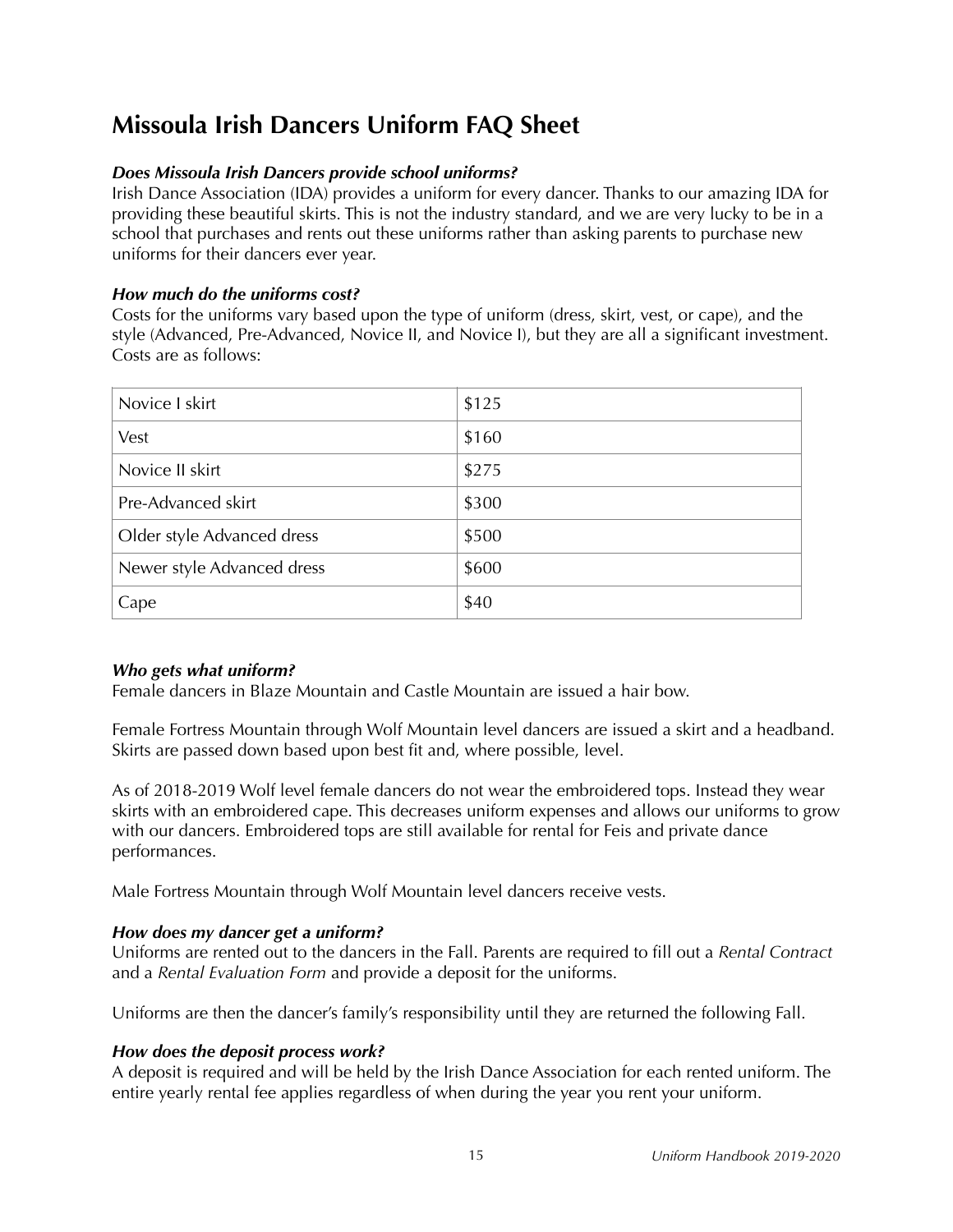A portion of your rental fee is non-refundable. This portion is used for uniform maintenance, repairs, etc. The refundable portion of your deposit will be refunded to the renter or rolled forward to the next year's rental – your choice – when you return your uniform by the end of the rental period *and* it is clean and in good condition.

| <b>Uniforms</b>     | <b>Rental Fee</b> | Non-Refundable<br><b>Deposit Fee</b> | <b>Total Refund (If</b><br>returned in<br>proper condition) | <b>Purchase Fee</b>                    |
|---------------------|-------------------|--------------------------------------|-------------------------------------------------------------|----------------------------------------|
| Novice I Skirts     | \$40              | \$15                                 | \$20                                                        | \$125                                  |
| <b>Vests</b>        | \$45              | \$20                                 | \$20                                                        | \$160                                  |
| Novice II Skirts    | \$50              | \$25                                 | \$20                                                        | \$275                                  |
| Pre-Advanced Skirts | \$55              | \$30                                 | \$20                                                        | \$300                                  |
| Skirt and Cape      | \$60              | \$30                                 | \$30                                                        | \$275 Skirt<br>\$40 Sash               |
| <b>Dresses</b>      | \$60              | \$35                                 | \$20                                                        | \$500 (old style)<br>\$600 (new style) |
| Capes               | \$10/Feis         |                                      |                                                             | \$40                                   |

Please see the *Uniform Rental Contrac*t for complete details.

Damaged uniforms will result in forfeit of deposit and possibly further charges, depending on the extent of damage. Dancers and/or a parent/guardian are responsible for repairs.

#### *When do I return my uniform?*

Uniforms are due back to IDA the following fall on a date designated by the Uniform Coordinator. If a uniform is not returned, IDA will assume you wished to keep the uniform and will provide you with an invoice.

#### *How do I clean and care for my uniform?*

Uniforms should be hung carefully or laid flat so that the panels don't bend. Skirts with zippers should be unzipped when storing or hanging, as it prevents the panels from bending.

Dancers should avoid eating while wearing their uniforms and, when possible, they should remain standing as sitting in the uniforms can crease or bend the panels. When doing multiple performances in one day, or during Intermissions, skirts should be removed and stored properly.

Uniforms should be spot-cleaned after each performance by wiping down both the inside and outside with a soft, dry cloth to remove any dust. If necessary, use a slightly damp cloth to wipe down any particularly dirty spots.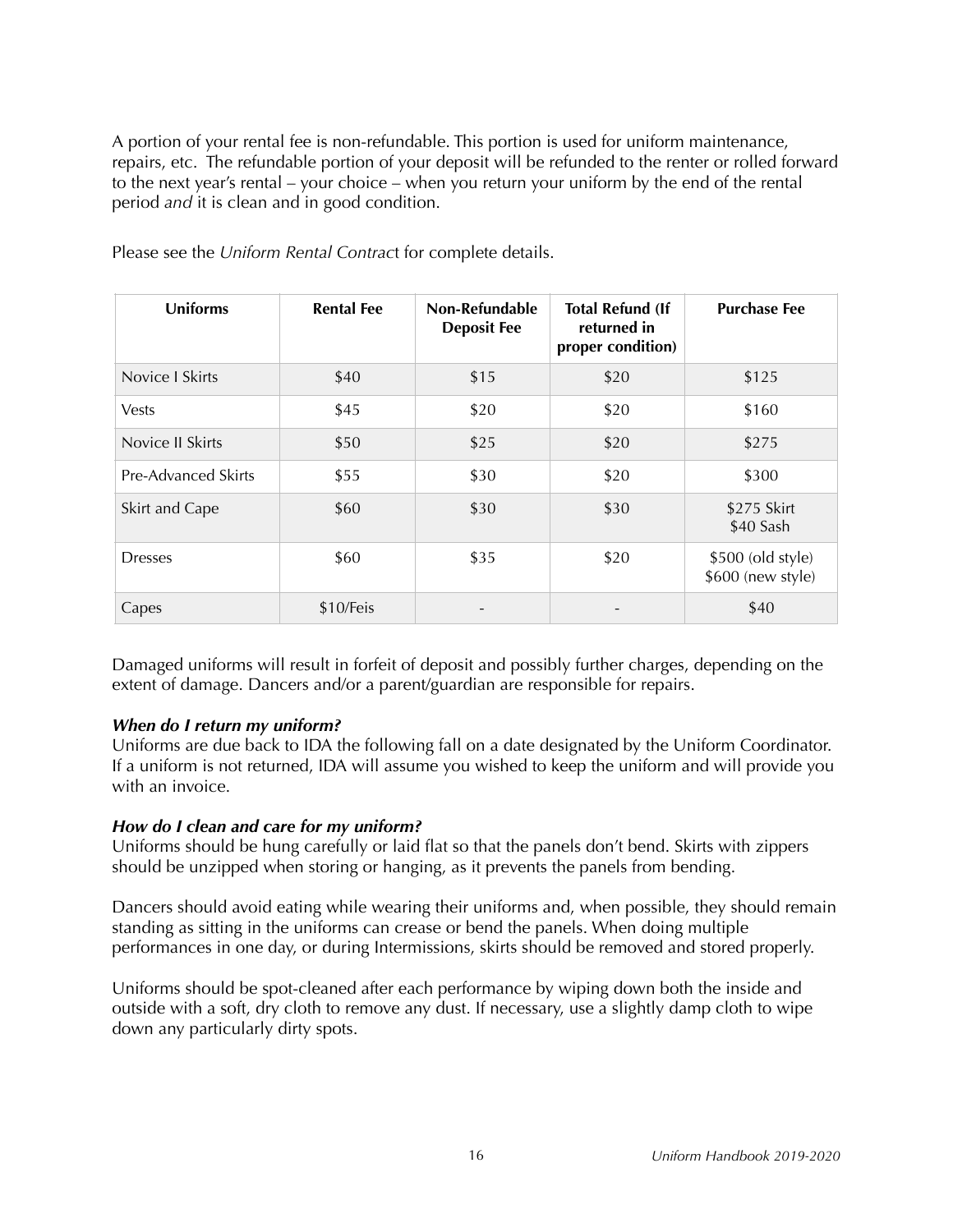Dancers are no longer required to dry clean uniforms prior to returning them. Instead, the rental fee has been increased by \$5 (the average price of dry cleaning), and skirts will be taken to the dry cleaners all at once by the Uniform Coordinator. This will aid in the timely return of uniforms and ensure all uniforms are properly cleaned prior to being rented out.

#### *What about headbands?*

Headbands are issued to all female dancers in the Fortress - Wolf Mountain levels. Headbands should be kept by the dancer until they are done performing with Missoula Irish Dancers, and can be kept from year to year. Headbands should be kept with your uniform when not in use. Please store it in a ziplock baggy. If your headband does not have a hair comb, and repeatedly falls off, please sew a hair comb onto the headband.

Making these headbands is a huge time commitment (about 2 hours/headband), so please take care for them and don't lose them! (Seriously, now that we've made some, and know how labor intensive it is, if you tell us you need a new one, we might cry!)

A special thanks to all the parents who have invested a significant amount of time in making these beautiful headpieces!

#### *What else do I need aside from my MID issued uniform?*

Please see the table under *School Dress Requirements* for a complete overview of what your child should be wearing when performing. Many of these items can be purchased using the *Group Order Forms* for a discount and/or shared shipping costs.

#### *What if I want to keep the same uniform for my dancer, or for another one of my children, for the next year?*

Please note that the uniform fit your dancer well on the *Uniform Evaluation Form* when returning it in the fall. We will do our best to reassign the same uniform. But we may also find that another uniform would fit even better, or may be a better match for your dancer's level. Regardless, you can't just keep that uniform for yourself or you'll be billed for it.

#### *Why does my dancer always get used uniforms?*

We are so happy to hear that your dancer has been able to use uniforms from our inventory! It's actually our goal to have enough uniforms available that we don't have to purchasing brand-new uniforms every year. We'll be able to use the money currently being spent on new uniforms for other purposes that benefit all our dancers, like teacher training, or week-end workshops, or… wow, the possibilities are endless!

#### *Some years, the dancers in some of the levels have mismatched skirts. How did you decide which of the dancers got which skirts?*

This is such a laborious process. You have no idea how hard it is to figure out who is going to fit into a relatively inflexible skirt that was made using another girl's measurements! We can assure you that there was no favoritism at work. We look at the measurements of each skirt, and try to figure out from the girls' measurements who is going to fit into it the best. We use waist measurements and front and back length measurements. Only after we ave a close-ish match do we look at the girl's names. Each skirt is truly assigned by fit.